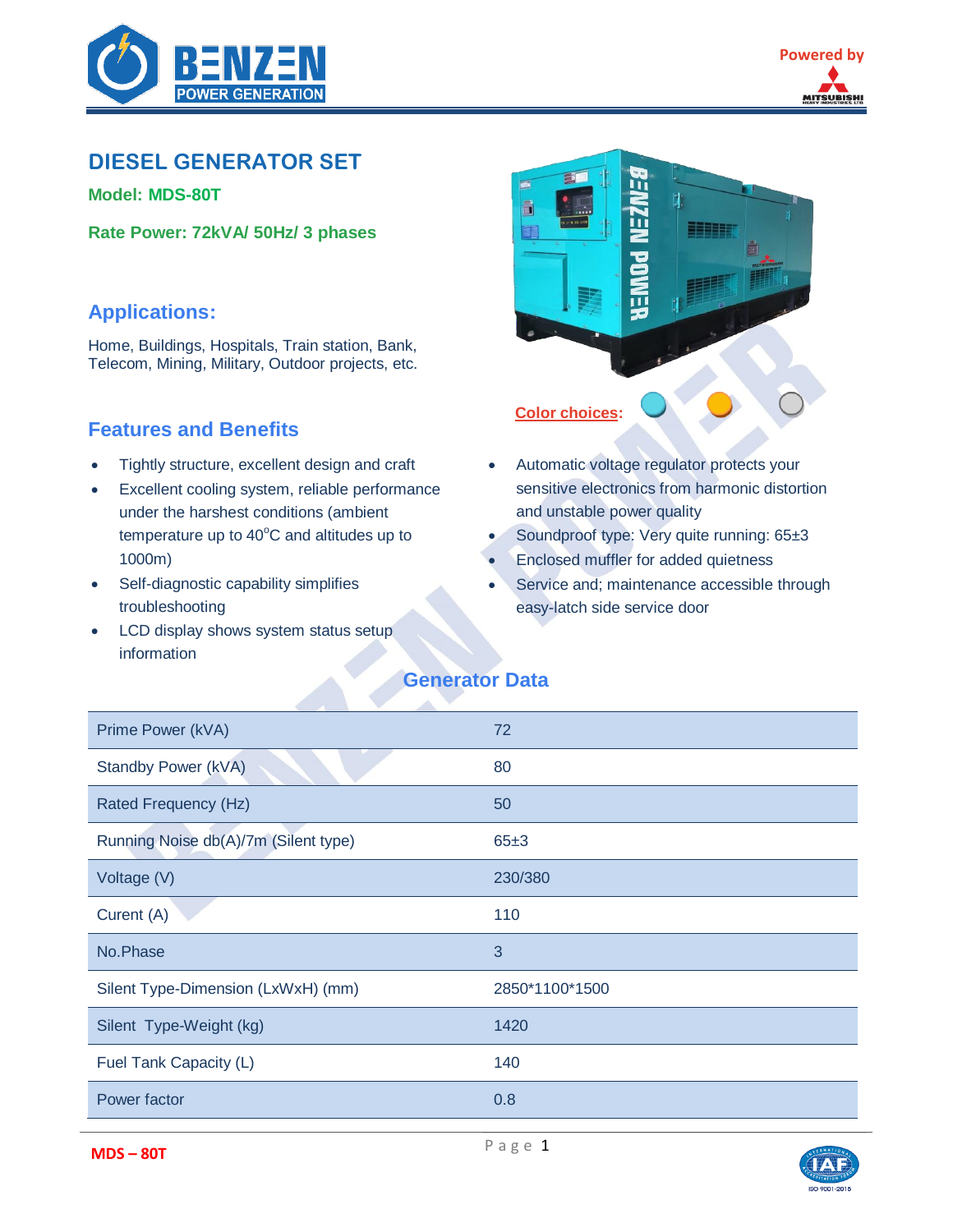

# **Engine Specifications**

### **Main features:**

### **Brand: [Mitsubishi](https://tongkhomayphatdien.com/danh-muc/may-phat-dien-mitsubishi/) – MHI Japan**

- 6-cylinder, water-cooled, in line diesel engine.
- Efficient fuel system for max power output and durability.
- Large-capacity air cleaner.
- Cost effective, fuel efficient and reliable performance.
- Functional engine with compact structure.
- Excellent after-sales service and sufficient spare parts supplying.
- Easy installation and ready access for routine maintenance

| <b>Model</b>             | S6K-D                  |
|--------------------------|------------------------|
| Output Power (kw)        | 63                     |
| Cylinder No. & Config.   | 6, In line             |
| <b>Type</b>              | 4 cycle, Diesel        |
| Displacement (liters)    | 6.373L                 |
| Governor                 | <b>Mechanical type</b> |
| Engine System (r/min)    | 1500                   |
| Air intake system        | Turbo, Inter-cooled    |
| Fuel Consumption (L/h)   | 18                     |
| Oil Capacity (L)         | 20                     |
| <b>Compression ratio</b> | 17:1                   |

## **Alternator specifications**

## **Main Features:**

- Advanced automatic voltage regulator (AVR) control for trouble-free operation under the most demanding conditions.
- 2/3 pitch winding as standard, to avoid excessive neutral current.
- Single or two bearing construction with dynamically balanced rotor and sealed-for-life bearings.
- Easy access for installation and maintenance.
- IP23 as standard.
- Self-excited control system. Resist of corruption of oil and acid.

| <b>Brand options:</b>    | <b>Stamford/ Mecc Alte/ Benzen</b> |
|--------------------------|------------------------------------|
| Model                    |                                    |
| Rated Power (kVA)        | 72                                 |
| <b>Excitation System</b> | Brushless, self-exciting           |
| <b>Connection Type</b>   | 3 phases, 4 wires                  |
| Pole No                  | 4                                  |
| <b>Regulator type</b>    | <b>AVR</b>                         |
| <b>Protection class</b>  | IP <sub>23</sub>                   |
| <b>Insulation class</b>  | н                                  |